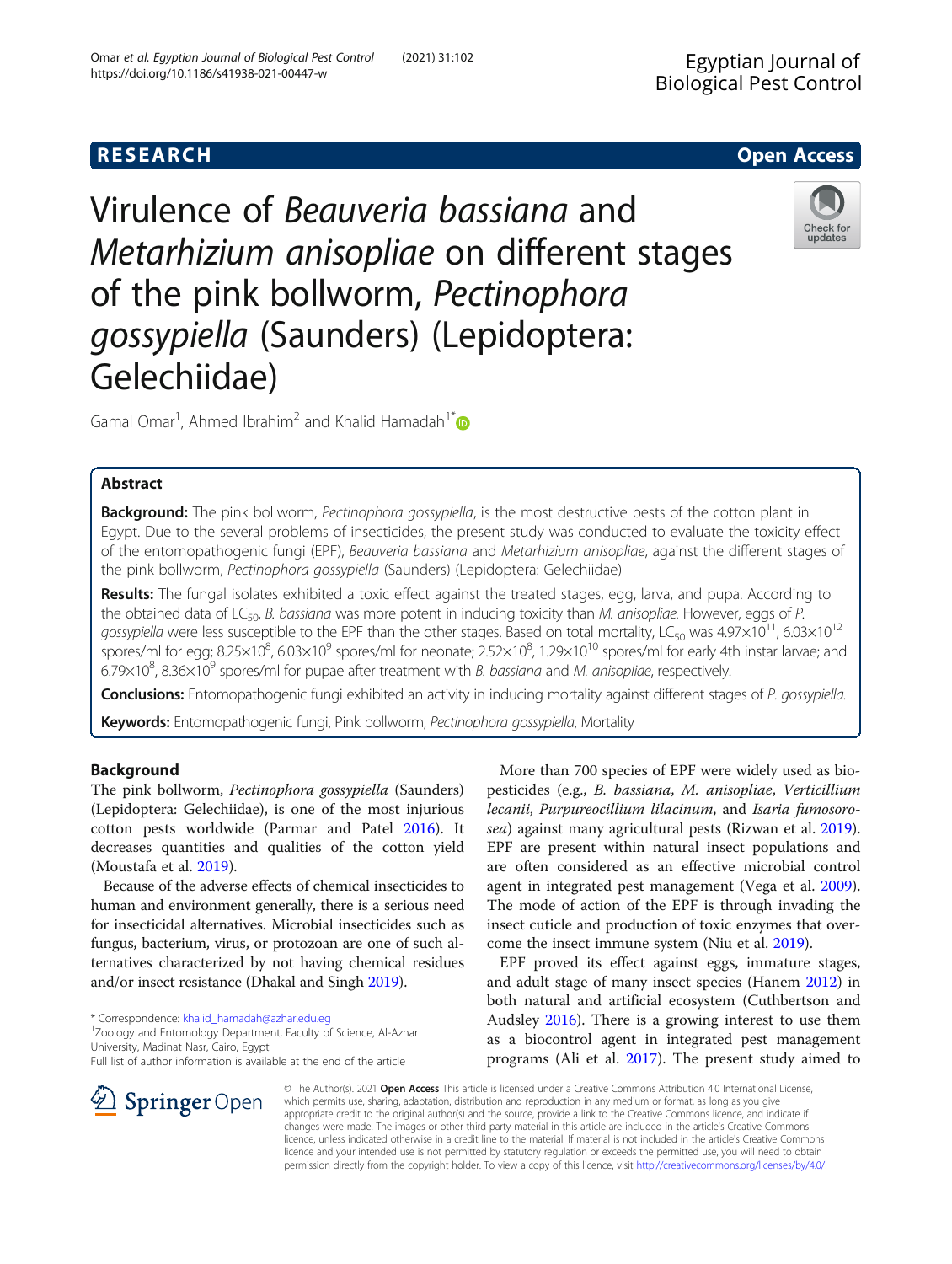evaluate the virulence of EPF, B. bassiana and M. anisopliae, against the P. gossypiella different stages under laboratory conditions.

# Methods

# Rearing of insect

A culture of P. gossypiella was established under constant laboratory conditions of  $(27\pm1$  °C and 65% R.H) in a rearing room at the Bio Insecticides Production Unit, Plant Protection Research Institute, Giza, Egypt. The neonate larvae were reared on an artificial diet described by Rashad et al. [\(1993\)](#page-6-0). The pupae were placed in clean glass vials plugged with cotton until moth emergence.

# Entomopathogenic fungi

Entomopathogenic fungi isolates, used in the present study, were B. bassiana and M. anisopliae. B. bassiana was isolated from the red palm weevil, Rhynchophorus ferrugineus in Ismailia governorate, while M. anisopliae was isolated from the white fly, Bemisia tabaci (Genn.) in Sharkia governorate (Ibrahim [2006\)](#page-6-0).

## Mass production of entomopathogenic fungi

The obtained conidia from fungal culture of *B. bassiana* and M. anisopliae were grown at 25 °C, in dark, on Sabouraud dextrose agar (SDA), consisting of peptone 10 g/l, glucose 20g/l, and agar-agar 20 g/l, (constant volume of 15 ml) in standard Petri-dishes (9-cm diameter). Conidia were harvested from 15-day-old plates by scraping into sterile Triton-X. The suspension was vortexed for 2 min and agitated for 1.5 h on a flask shaker at room temperature before filtering through 4 layers of sterile muslin. The conidial concentrations were estimated stock suspension were estimated using an improved Neubauer bright line hemocytometer (Reichert) under a Leitz Dialux  $\times$  40 EB microscope (400 $\times$  magnification). A series of dilutions were made to give range concentrations of  $10^8$ ,  $10^9$ ,  $10^{10}$ ,  $10^{11}$ , and  $10^{12}$  spores/ ml.

# Bioassay

To study the virulence of M. anisopliae and B. bassiana against the different stages of pink bollworm P. gossypiella, 5 concentrations of each fungus  $(10^8, 10^9, 10^{10},$  $10^{11}$ , and  $10^{12}$  (spores/ml)) were prepared. All studies were carried out and incubated at 27±1°C and 65% R.H.

# Treatment of eggs

Egg cards of P. gossypiella were sprayed using air brush directly with 5 concentrations of each EPF through laboratory bioassays then placed into plastic container measuring 7×5 cm and observed daily for the number of hatched larvae in each treatment. Four replicates (50

eggs/replicate). Control eggs were treated with water only.

#### Treatment of newly hatched larvae (neonate)

Concentrations of fungi were homogeneously mixed with artificial diet (without the antimicrobial agents). Four replicates (each replicate contained 10 newly hatched larvae P. gossypiella). A control experiment was done, but diet was mixed with distilled water. Newly hatched larvae at all treatments were allowed to feed on the treated diet for 48 h; then, alive larvae were transferred individually to glass tubes  $(2\times7 \text{ cm})$  containing untreated artificial diet. Tubes were plugged with cotton wool and incubated at the above concentrations.

# Treatment of early 4th instar larvae

Early 4th instar P. gossypiella larvae were immersed in 5 concentrations of fungi for 30–60 s, and then transferred to a sterile filter paper to dry. Four replicates (each replicate contained 10 individuals of 4th instar larvae). A control experiment was done, but larvae were immersed in distilled water. The 4th instar larvae were transferred by sterile forceps to glass tubes  $(2\times7 \text{ cm})$  containing untreated artificial diet. Tubes were plugged with cotton wool and incubated at the above conditions. Mortality rate was recorded daily until pupation and adult emergence.

## Treatment of pupae

One-day-old pupae P. gossypiella were immersed in different concentrations of fungi for 30–60 s, and then transferred to a sterile filter paper to dry. Four replicates at each concentration treated contained 10 pupae. Pupae were incubated at the above conditions. The mortality rate was recorded daily until adult emergence.

# Studied criteria

- Mortality rate was recorded daily and calculated as percentages.
- Pupation rate was expressed as percent of the successfully developed pupae.
- Emergence rate was expressed as percent of the successfully emerged adults.
- Total mortality percentages were corrected against those of the control by Abbott's formula (Abbott [1925\)](#page-6-0).
- $LC_{50}$  calculation: corrected percentages of total mortality (between 20 and 84% mortality) were plotted versus the corresponding concentrations on logarithmic probability paper to obtain the corresponding log-concentration probit lines. The median lethal concentration  $(LC_{50})$  of treated insects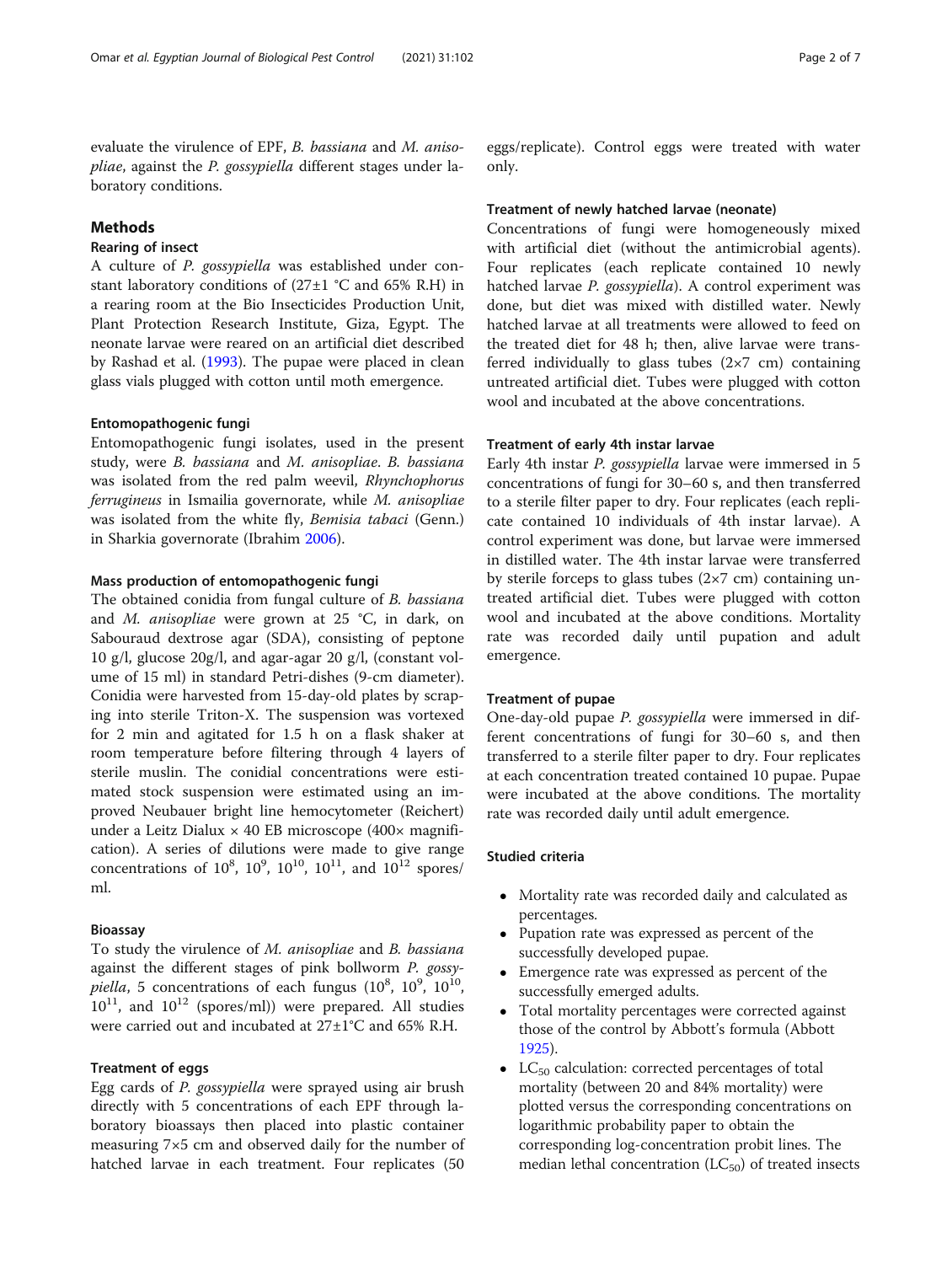was determined from the established regression lines (Finney [1971\)](#page-6-0).

## Results

# Virulence of EPF against eggs

Table 1 displays the virulence of M. anisopliae spore suspensions against the egg of P. gossypiella. Egg mortalities were recorded at all concentration levels (41, 33, 22, 17, and 9% at  $10^{12}$ ,  $10^{11}$ ,  $10^{10}$ ,  $10^9$ , and  $10^8$  spores/ml, respectively, compared to 1.50% of control eggs). Also, egg hatchability was gradually decreased with the increase of concentration levels. The used concentration levels decreased the egg hatchability to 59, 67, 78, 83, and 91 than 98.50% in the control eggs.

B. bassiana spore suspensions exhibited also a mortality effect against the egg of P. gossypiella (Table 1). The highest egg mortality was recorded by 53% at concentration level  $10^{12}$  spores/ml than 2.5% in the control egg. The same concentration level decreased the egg hatchability to 47% compared to 97.5% of control egg.

No latent toxicity effect was recorded for the 2 EPF. According to the  $LC_{50}$  values, *B. bassiana* exhibited the lowest  $4.97 \times 10^{11}$  spores/ml, whereas  $6.03 \times 10^{12}$  spores/ ml for M. anisopliae (Table [5](#page-5-0)).

#### Virulence of EPF against newly hatched larvae

M. anisopliae exhibited a mortality effect against the newly hatched larvae (neonate) of P. gossypiella that increased with the increased of concentration levels (Table [2](#page-3-0)). Obtained data indicated that the highest mortality percent (92.5%) was recorded by the highest concentration  $(10^{12}$ spores/ml) while the lowest mortality percent (15.0%) was caused by the lowest concentration  $(10^8 \text{ spores/ml})$  compared to 7.5% of control larvae. The mortality effect of M. anisopliae extended from the larval treatment to the resulted pupae and adults. Pupal mortality appeared at the highest 3 concentrations: 66.7, 20.0, and 4.5% at  $10^{12}$ ,  $10^{11}$ ,

and  $10^{10}$  spores/ml, respectively than 0.0% in the control pupae. However, M. anisopliae induced adult mortality to 37.5, 14.3, and 6.90% at  $10^{11}$ ,  $10^{10}$ , and  $10^{9}$ , respectively compared to 0.0% of control adults. Total mortality was increased gradually by increasing the concentration (97.50, 87.5, 55.00, 32.50, and 15.00 at  $10^{12}$ ,  $10^{11}$ , 10<sup>10</sup>, 10<sup>9</sup>, and 10<sup>8</sup> spores/ml, respectively compared to 07.50% of control insects). Pupation and adult emergence percentages were concentration dependent. Application of the highest concentration level  $(10^{12}$ spores/ml) decreased the pupation percent to 07.50% vs. 92.50 of the control pupae and adult emergence percent to 02.50% vs. 100.00% of control adults.

B. bassiana showed the same effect of M. anisopliae on treatment of the newly hatched larvae (neonate) of P. gossypiella (Table [2](#page-3-0)). Complete mortality (100%) was recorded at the highest concentration level  $(10^{12} \text{ spores/}$ ml) compared to control larvae (10.0%) whereas other tested concentrations caused mortality of 82.5, 70.0, 47.5, and 32.5% at  $10^{11}$ ,  $10^{10}$ ,  $10^9$ , and  $10^8$  spores/ml, respectively. Mortality effect of B. bassiana was extended in the resulted pupae and adults. In pupal stage, only 2 concentration levels  $(10^{11}$  and  $10^{10}$  spores/ml) revealed a mortality rate of 28.60 and 8.0% compared to control (0.0%). In the adult stage, mortality rates were revealed at all concentration levels with the highest mortality 60.0% at  $10^{11}$  spores/ml. Total mortality percent was recorded in a concentration-dependent manner (100.00, 95.50, 77.50, 52.50, and 37.50% at  $10^{12}$ ,  $10^{11}$ ,  $10^{10}$ ,  $10^{9}$ , and  $10^{8}$  spores/ml, respectively vs. 10.00% of control insects). Pupation and adult emergence percent decreased with increasing the concentration levels (Table [2\)](#page-3-0).

According to the  $LC_{50}$  values of total mortality, B. *bassiana* exhibited the lowest  $LC_{50}$ ,  $8.25 \times 10^8$  spores/ml, whereas it was  $6.03 \times 10^9$  spores/ml at M. anisopliae (Table [5\)](#page-5-0).

**Table 1** Effect of the fungal isolates against the egg stage of Pectinophora gossypiella

| Entomopathogenic fungi | Concentration spores/ml | Eggs mortality (%) | Corrected mortality (%) | Egg hatchability (%) |
|------------------------|-------------------------|--------------------|-------------------------|----------------------|
| Metarhizium anisopliae | $10^{12}$               | 41.00              | 40.0                    | 59.00                |
|                        | $10^{11}$               | 33.00              | 31.98                   | 67.00                |
|                        | $10^{10}$               | 22.00              | 20.81                   | 78.00                |
|                        | 10 <sup>9</sup>         | 17.00              | 15.73                   | 83.00                |
|                        | $10^8$                  | 9.00               | 7.61                    | 91.00                |
|                        | Control                 | 1.50               | $---$                   | 98.50                |
| Beauveria bassiana     | $10^{12}$               | 53.00              | 51.81                   | 47.00                |
|                        | $10^{11}$               | 44.00              | 42.51                   | 56.00                |
|                        | $10^{10}$               | 32.0               | 30.21                   | 68.00                |
|                        | 10 <sup>9</sup>         | 24.00              | 22.1                    | 76.00                |
|                        | $10^8$                  | 12.0               | 9.7                     | 88.0                 |
|                        | Control                 | 2.5                | $---$                   | 97.5                 |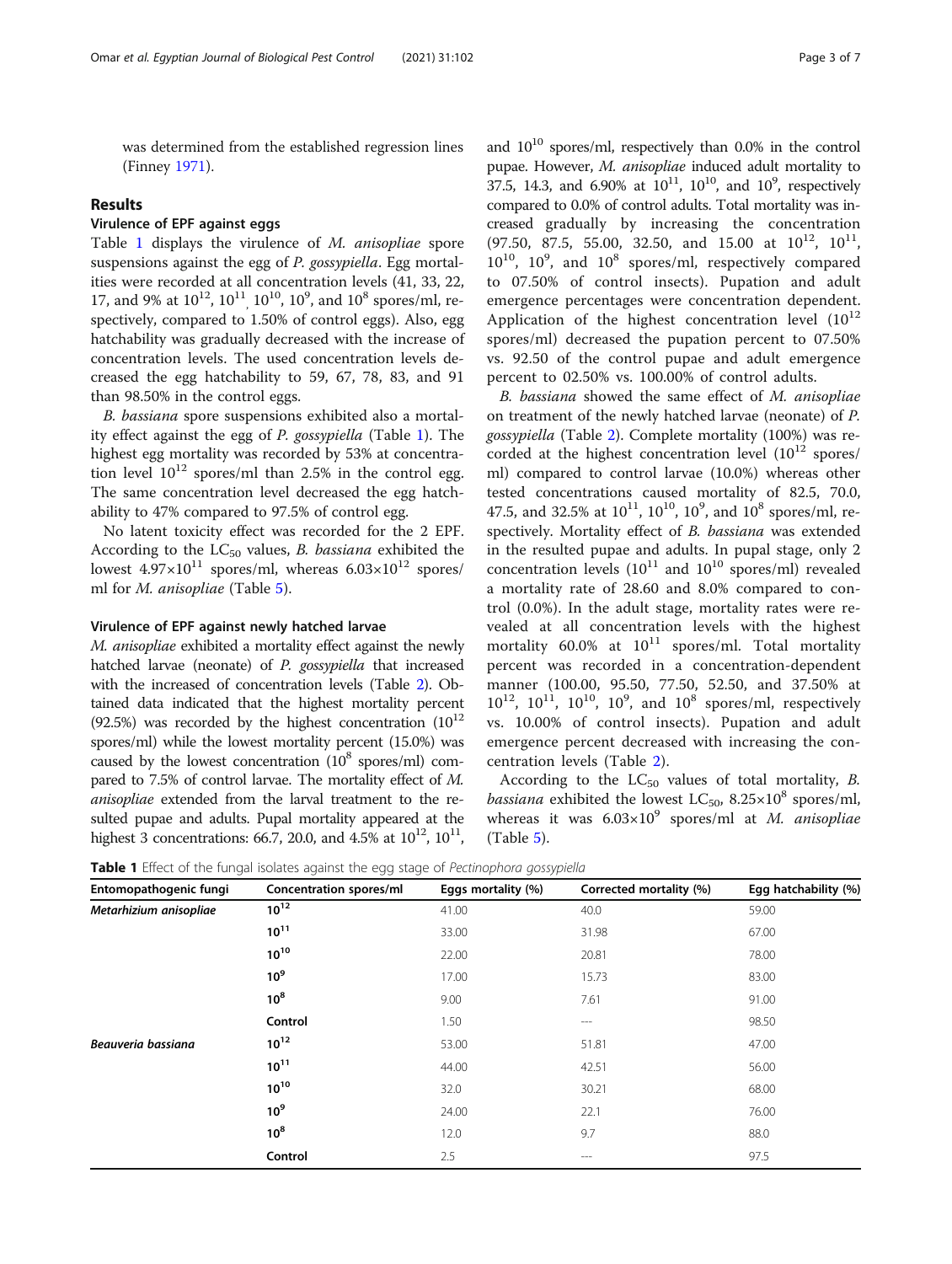<span id="page-3-0"></span>Table 2 Effect of the fungal isolates against the newly hatched larvae (neonate) of Pectinophora gossypiella

| Entomopathogenic Concentration<br>fungi | spores/ml       | Larval<br>mortality (%) | Pupation<br>(%) | Pupal<br>mortality (%) | <b>Adult</b><br>emergency (%) | <b>Adult</b><br>mortality (%) | <b>Total</b><br>mortality (%) | Corrected<br>mortality (%) |
|-----------------------------------------|-----------------|-------------------------|-----------------|------------------------|-------------------------------|-------------------------------|-------------------------------|----------------------------|
| <b>Metarhizium</b>                      | $10^{12}$       | 92.50                   | 07.50           | 66.7                   | 02.50                         | 0.00                          | 97.50                         | 97.30                      |
| anisopliae                              | $10^{11}$       | 75.00                   | 25.00           | 20.0                   | 20.00                         | 37.5                          | 87.5                          | 78.41                      |
|                                         | $10^{10}$       | 45.00                   | 55.00           | 4.5                    | 52.50                         | 14.3                          | 55.00                         | 43.24                      |
|                                         | 10 <sup>9</sup> | 27.50                   | 72.50           | 00.00                  | 100.00                        | 6.90                          | 32.50                         | 21.62                      |
|                                         | 10 <sup>8</sup> | 15.00                   | 85.00           | 00.00                  | 100.00                        | 0.00                          | 15.00                         | 8.11                       |
|                                         | Control         | 07.50                   | 92.50           | 00.00                  | 100.00                        | 0.00                          | 07.50                         | $---$                      |
| <b>Beauveria</b><br>bassiana            | $10^{12}$       | 100.00                  | -------         | ----                   | ------                        | --------                      | 100.00                        | 100.00                     |
|                                         | $10^{11}$       | 82.50                   | 17.50           | 28.60                  | 12.50                         | 60.0                          | 95.50                         | 86.11                      |
|                                         | $10^{10}$       | 70.00                   | 30.00           | 8.0                    | 27.50                         | 18.1                          | 77.50                         | 69.44                      |
|                                         | 10 <sup>9</sup> | 47.50                   | 52.50           | 00.00                  | 100.00                        | 9.25                          | 52.50                         | 41.67                      |
|                                         | 10 <sup>8</sup> | 32.50                   | 67.50           | 00.00                  | 100.00                        | 7.41                          | 37.50                         | 25.00                      |
|                                         | Control         | 10.00                   | 90.00           | 00.00                  | 100.00                        | 0.00                          | 10.00                         | $- - -$                    |

# Virulence of EPF against early 4th instar larvae

Obtained data exhibited that the highest mortality percent in the treated larvae (57.5%) was caused by the highest concentration level of  $10^{12}$  spores/ml whereas the concentrations of  $10^{11}$ ,  $10^{10}$ ,  $10^9$ , and  $10^8$  spores/ml induced mortality of 45.0, 32.5, 22.5, and 15.0%, respectively, compared to 0.00% in control larvae (Table 3). The mortality effect of M. anisopliae extended to the pupae and adults that resulted from the treatment. Pupal and adult mortalities were recorded at all concentration levels except the lowest concentration. Pupal mortality rates were 52.9, 31.8, 18.5, and 6.5% at  $10^{12}$ ,  $10^{11}$ ,  $10^{10}$ , and  $10^{9}$ spores/ml, respectively, vs. 0.00% mortality in control. Also, 25.0% of adult mortality that formed the highest percent was recorded at the highest concentration level  $(10^{12}$ spores/ml) compared to 2.5% in control. Total mortality increased with the increased concentration levels to 85.0, 67.5, 50.0, 30.0, and 15.0%, respectively, against 2.5% in control. The highest concentration  $(10^{12}$  spores/ml) decreased pupation and adult emergence percent with the highest percent to 42.5 and 20.0%, respectively vs. 100% of control insects.

The fungal isolate *B. bassiana* showed the same trend with M. anisopliae but with somewhat high effect (Table 3). All spore suspensions exhibited mortal effects against the treated larvae (65, 55, 47.5, 35, and 22.5% at  $10^{12}$ ,  $10^{11}$ ,  $10^{10}$ , and  $10^9$  spores/ml, respectively) vs. 2.5% mortality in control larvae. The virulence activity of the fungus B. bassiana was continued in the resulted pupae and adults from larval treatment. Pupal mortality was in a concentration dependent manner. The highest pupal mortality was recorded at the 2 highest spore

|  |  |  |  | Table 3 Effect of the fungal isolates against the early 4 <sup>th</sup> instar Pectinophora gossypiella larvae |  |
|--|--|--|--|----------------------------------------------------------------------------------------------------------------|--|
|  |  |  |  |                                                                                                                |  |

| Entomopathogenic Concentration<br>fungi | spores/ml       | Larval<br>mortality<br>(%) | Pupation (%) | Pupal<br>mortality (%) | <b>Adult</b><br>emergence (%) | <b>Adult</b><br>mortality (%) | <b>Total</b><br>mortality (%) | Corrected<br>mortality (%) |
|-----------------------------------------|-----------------|----------------------------|--------------|------------------------|-------------------------------|-------------------------------|-------------------------------|----------------------------|
| Metarhizium                             | $10^{12}$       | 57.5                       | 42.5         | 52.9                   | 20.00                         | 25.0                          | 85.0                          | 84.6                       |
| anisopliae                              | $10^{11}$       | 45.0                       | 55.0         | 31.8                   | 37.50                         | 13.3                          | 67.5                          | 66.7                       |
|                                         | $10^{10}$       | 32.5                       | 67.5         | 18.5                   | 55.00                         | 9.1                           | 50.00                         | 48.7                       |
|                                         | 10 <sup>9</sup> | 22.5                       | 77.5         | 6.5                    | 72.50                         | 3.5                           | 30.00                         | 28.2                       |
|                                         | 10 <sup>8</sup> | 15.0                       | 85.0         | 0.00                   | 100.00                        | 0.00                          | 15.0                          | 12.8                       |
|                                         | Control         | 0.00                       | 100.0        | 0.00                   | 100.00                        | 2.50                          | 2.50                          | $---$                      |
| <b>Beauveria</b><br>bassiana            | $10^{12}$       | 65.0                       | 35.0         | 78.6                   | 7.5                           | 66.7                          | 97.5                          | 97.4                       |
|                                         | $10^{11}$       | 55.0                       | 45.0         | 55.6                   | 20.0                          | 25.0                          | 85.00                         | 84.6                       |
|                                         | $10^{10}$       | 47.5                       | 52.5         | 38.1                   | 32.5                          | 7.70                          | 70.00                         | 69.2                       |
|                                         | 10 <sup>9</sup> | 35.0                       | 65.0         | 26.9                   | 47.5                          | 0.00                          | 52.5                          | 51.3                       |
|                                         | 10 <sup>8</sup> | 22.5                       | 77.5         | 16.1                   | 65.0                          | 0.00                          | 35.0                          | 33.3                       |
|                                         | Control         | 2.5                        | 97.5         | 0.00                   | 100.0                         | 0.00                          | 2.5                           | $---$                      |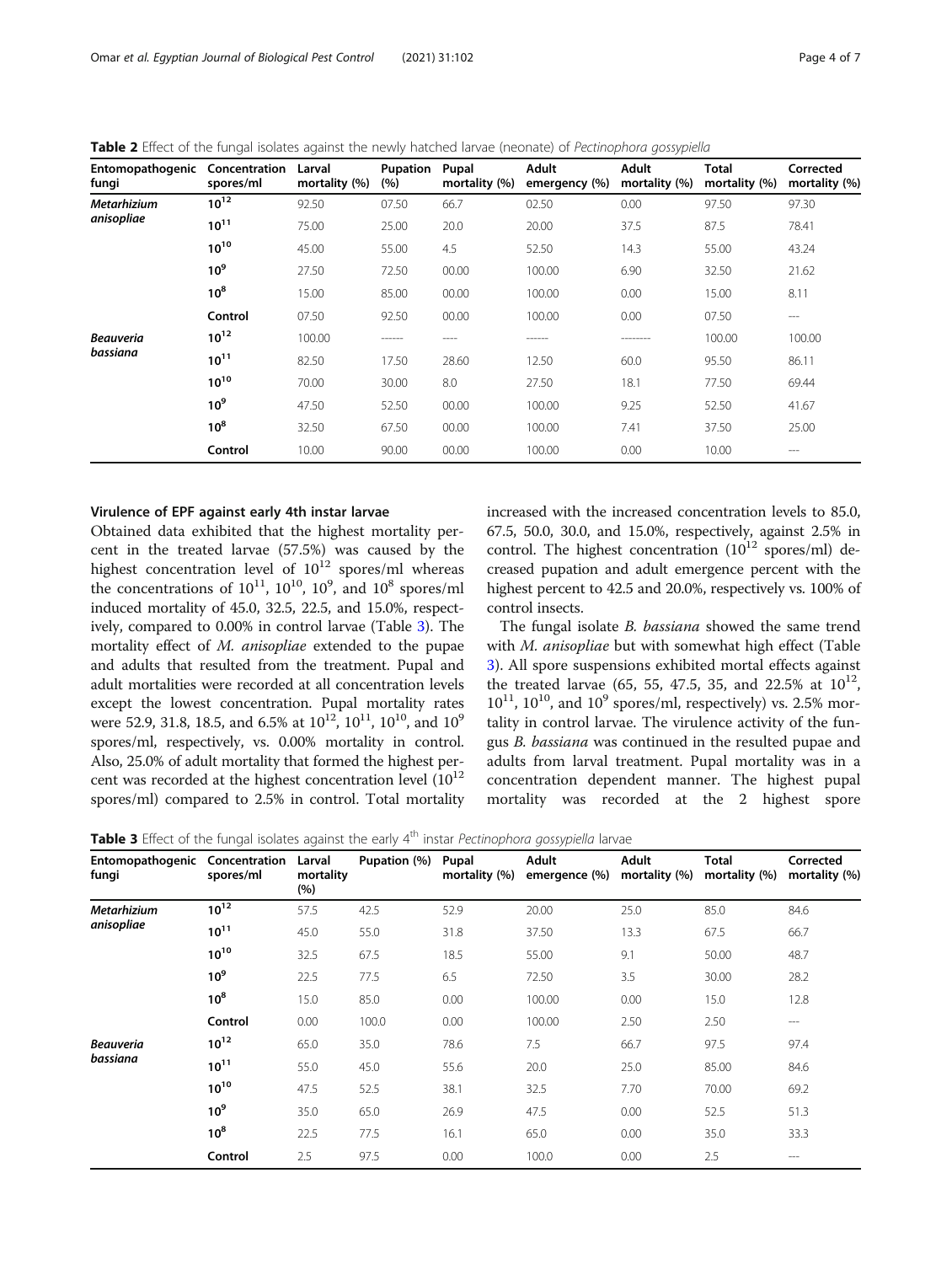suspensions, 78.6 and 55.6% at  $10^{12}$  and  $10^{11}$  spores/ml than 0.0% mortality in control pupae. The highest 3 spore suspensions induced adult mortality; the highest mortality was 66.7% at  $10^{12}$  spores/ml vs. 0.0% mortality in control adults. The total mortality was gradually increased by increasing spore suspensions as 97.5, 84.6, 69.2, 51.3, and 33.3% vs. 2.2% mortality in control insects. All concentrations decreased pupation and adult emergence percent in a concentration-dependent manner.

According to  $LC_{50}$  values of total mortality, B. bassiana was more effective than M. anisopliae against the early 4th instar larvae of P. gossypiella. The entomopathogenic fungus B. bassiana exhibited the lowest  $LC_{50}$ ,  $2.52\times10^8$  spores/ml, whereas the  $LC_{50}$  of M. anisopliae recorded  $1.29 \times 10^{10}$  spores/ml (Table [5\)](#page-5-0).

#### Virulence of EPF against the pupae

The highest spore suspension of  $M$ . anisopliae,  $10^{12}$ spores/ml, caused a high percent of pupal mortality, 72.5% and 45.6% of adult mortality after treatment of P. gossypiella pupae, compared to 5.0 and 2.5%, respectively, for control (Table 4), whereas the other concentrations of  $10^{11}$ ,  $10^{10}$ ,  $10^9$ , and  $10^8$  spores/ml caused 65.0, 47.5, 32.5, and 17.5% pupal mortality rates and 24.6, 14.3, 11.1, and 3.0% adult mortalities. Total mortality was increased with the increase of concentration levels as 85.0, 75.0, 55.0, 40.0, and 20.0% at  $10^{12}$ ,  $10^{11}$ ,  $10^{10}$ ,  $10^9$ , and  $10^8$  spores/ml, respectively, compared to  $7.5\%$ of control insects. The percent of adult emergence decreased gradually to 82.5, 67.5, 52.5, 35.0, and 27.5% at the same ascending fungal concentrations than 95.0% of control adults.

The effect of B. bassiana treatment against P. gossypiella pupae and its extended to the emerged adults is showed in Table 4. B. bassiana showed pupal mortality rates of 85.0, 77.5, 70.0, 47.5, and 35.0% at

concentrations of  $10^{12}$ ,  $10^{11}$ ,  $10^{10}$ ,  $10^{9}$ , and  $10^{8}$  spores/ ml, respectively, compared to 2.5% for control pupae. Also the effect was spread in the emerged adults, where the same spore suspensions exhibited a slight activity by 5.0, 7.5, 7.5, 5.0, and 2.5% vs. 2.5% for control adults. Total mortality was in a concentration-dependent manner as 90.0, 85.0, 77.5, 52.5, 37.5% at  $10^{12}$ ,  $10^{11}$ ,  $10^{10}$ , 10<sup>9</sup> , and 10<sup>8</sup> spores/ml, respectively, compared to 5.0% for control insects. Adult emergence was inhibited by the highest percent to 15.0, 22.5, 30, 52.5, and 65.0% at the used fungal concentrations vs. 97.5% of control adults.

Based on  $LC_{50}$  values for total mortality, B. bassiana was more potent than M. anisopliae against P. gossypiella after treatment of the early pupal stage. Obtained data exhibited that the B. bassiana recorded the lowest LC<sub>50</sub>, 6.79×10<sup>8</sup> spores/ml, whereas the LC<sub>50</sub> of *M. anisopliae* was  $8.36 \times 10^9$  spores/ml (Table [5](#page-5-0)). Depending on the previous data of  $LC_{50}$  values for EPF, the lowest affected immature stages were eggs.

# **Discussion**

Entomopathogenic fungi currently present as an alternative tool for pest control. Several strains of B. bassiana, M. anisopliae, and other fungal isolates have been evaluated against P. gossypiella (El-Akad et al. [2016](#page-6-0); Moustafa et al. [2019\)](#page-6-0) and several other insect pests.

In the present study, the 2 fungal isolates, B. bassiana and M. anisopliae, proved their virulence against P. gossypiella irrespective of the treated stage. The newly hatched larvae were more susceptible than the 4th instar larvae after treatment with B. bassiana than M. aniso*pliae.* Accordingly, the  $LC_{50}$ , B. bassiana isolate was more potent than *M. anisopliae* isolate in inducing mortality. Farooq et al.  $(2020)$  $(2020)$  found that B. bassiana, V. lecanii, and M. anisopliae concentrations and A. indica

Table 4 Effect of the fungal isolates against pupal stage of Pectinophora gossypiella

| Entomopathogenic<br>fungi | Concentration<br>spores/ml | $\tilde{\phantom{a}}$ | $\overline{\phantom{a}}$<br>Pupal mortality (%) Adult emergence (%) Adult mortality (%) Total mortality (%) |      |       | Corrected<br>mortality (%) |
|---------------------------|----------------------------|-----------------------|-------------------------------------------------------------------------------------------------------------|------|-------|----------------------------|
| Metarhizium anisopliae    | $10^{12}$                  | 72.50                 | 27.5                                                                                                        | 45.6 | 85.0  | 83.75                      |
|                           | $10^{11}$                  | 65.00                 | 35.00                                                                                                       | 28.6 | 75.0  | 72.9                       |
|                           | $10^{10}$                  | 47.50                 | 52.50                                                                                                       | 14.3 | 55.0  | 51.35                      |
|                           | 10 <sup>9</sup>            | 32.5                  | 67.50                                                                                                       | 11.1 | 40.0  | 35.13                      |
|                           | $10^8$                     | 17.5                  | 82.5                                                                                                        | 3.0  | 20.0  | 13.5                       |
|                           | Control                    | 5.00                  | 95.0                                                                                                        | 2.5  | 7.5   | $---$                      |
| Beauveria bassiana        | $10^{12}$                  | 85.0                  | 15.00                                                                                                       | 5.00 | 90.0  | 89.47                      |
|                           | $10^{11}$                  | 77.5                  | 22.50                                                                                                       | 7.50 | 85.00 | 84.21                      |
|                           | $10^{10}$                  | 70.0                  | 30.00                                                                                                       | 7.5  | 77.5  | 76.32                      |
|                           | 10 <sup>9</sup>            | 47.5                  | 52.50                                                                                                       | 5.0  | 52.5  | 50.0                       |
|                           | $10^8$                     | 35.0                  | 65.00                                                                                                       | 2.5  | 37.5  | 34.2                       |
|                           | Control                    | 2.50                  | 97.50                                                                                                       | 2.5  | 5.0   | $\qquad \qquad -$          |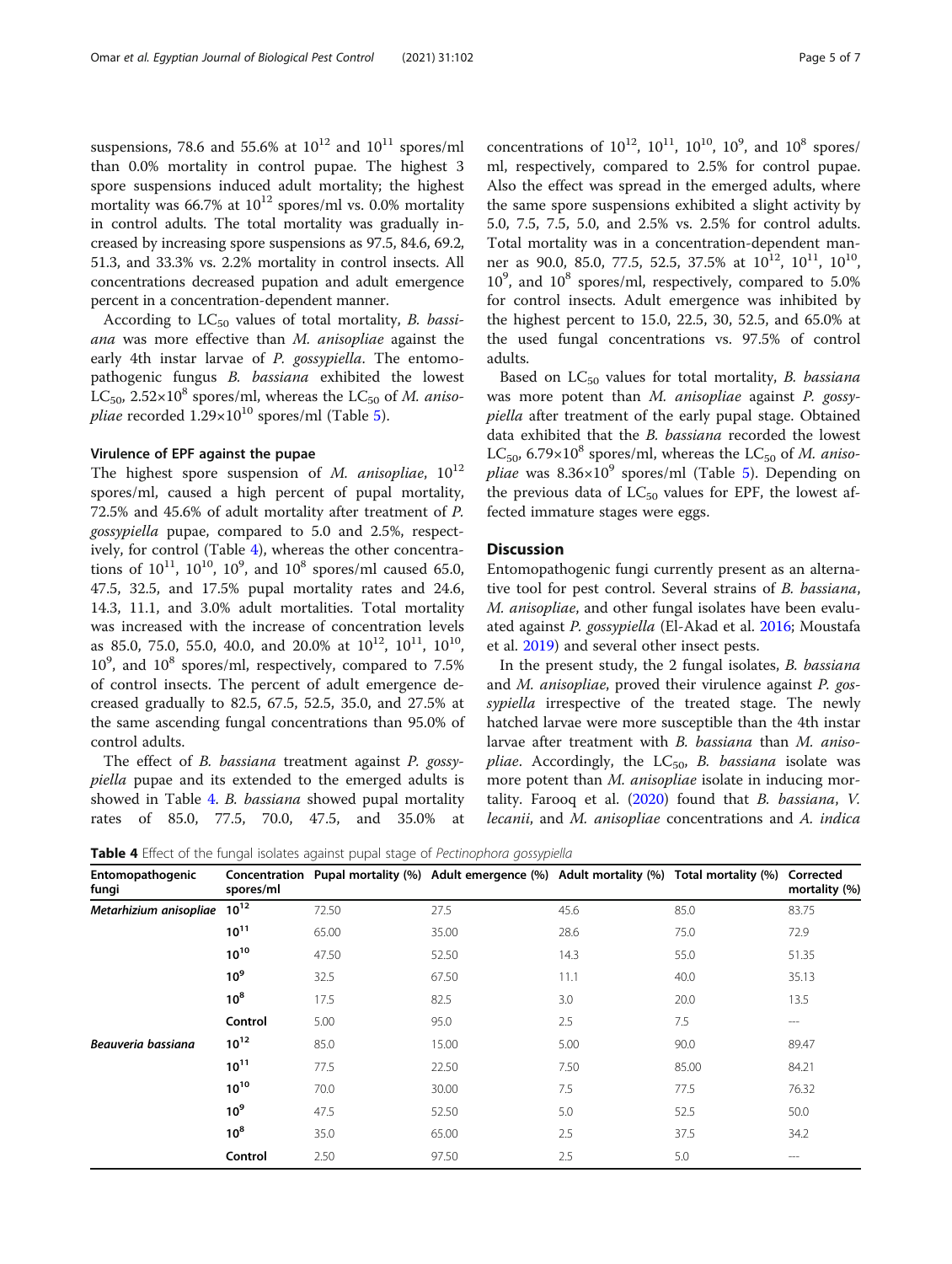| $LC_{50}$ <sup>*</sup> spores/ml | Lower limit spores/ml | Upper limit spores/ml |
|----------------------------------|-----------------------|-----------------------|
|                                  |                       |                       |
| $6.03 \times 10^{12}$            | $1.74 \times 10^{12}$ | $3.94 \times 10^{13}$ |
| $4.97 \times 10^{11}$            | $2.25 \times 10^{11}$ | $1.43 \times 10^{12}$ |
|                                  |                       |                       |
| $6.03 \times 10^{9}$             | $3.23\times10^9$      | $1.11 \times 10^{10}$ |
| $8.25 \times 10^8$               | $3.25 \times 10^8$    | $1.74 \times 10^{9}$  |
|                                  |                       |                       |
| $1.29 \times 10^{10}$            | $5.48\times10^{9}$    | $3.11 \times 10^{10}$ |
| $2.52\times10^{8}$               | $2.03\times10^{9}$    | $8.35 \times 10^8$    |
|                                  |                       |                       |
| $8.36\times10^{9}$               | $3.4\times10^9$       | $2.02\times10^{10}$   |
| $6.79 \times 10^8$               | $1.47\times10^{8}$    | $1.93\times10^{9}$    |
|                                  |                       |                       |

<span id="page-5-0"></span>Table 5 LC<sub>50</sub> values of the fungal isolates on different stages of Pectinophora gossypiella

 $E_{50}$  was calculated for total mortality (between 20 and 84% mortality)

extract (alone and in combination) at different exposure intervals caused high mortality rates among the treated 2nd instar *P. gossypiella* larvae. Also,  $LC_{50}$  values for *P.* gossypiella larvae treated with different concentrations of B. bassiana and M. anisopliae were 1.42 and 0.98 g/l, respectively (El-Akad et al. [2016\)](#page-6-0). Moustafa et al. ([2019](#page-6-0)) showed that the virulence of Paecilomyces lilicanus was high on P. gossypiella whereas the toxicity of M. anisopliae was high in case of Earias insulana after treatment of the newly hatched larvae. Trichoderma harzianum spores induced mortalities against the larvae of E. insu-lana and P. gossypiella (El-Massry et al. [2016](#page-6-0)).

The present study revealed that the treated eggs of P. gossypiella were less susceptible to the EPF than the other treated immature stages including the pupal stage depending on the  $LC_{50}$ . It is broadly accepted that insect eggs are more difficult to be infected than the larval stage (Skinner et al. [2014](#page-6-0)) and that the pupal stage is typically very resistant to succumb to injury (Vestergaard et al. [1995\)](#page-6-0). However, the tested EPF, B. bassiana and M. anisopliae, decreased the egg hatchability of P. gossypiella. This result agrees with the study of Ullah et al. ([2019](#page-6-0)) who reported that the EPF, I. fumosorosea and B. bassiana, significantly affected the egg hatchability of Spodoptera litura. Obtained data corroborated the findings of other studies that recorded pupal mortalities that extended after treatment of the larvae of some insects by some fungal isolates as in E. insulana (Abd-ElAzeem et al. [2019\)](#page-6-0). In addition, the toxic effect of the 2 fungal isolates was reflected on the percent of pupation and adult emergence that decreased. These data are in accordance with other studies on certain insects by fungal isolates as in P. gossypiella (El-Akad et al. [2016\)](#page-6-0) and E. insulana (Abd-ElAzeem et al. [2019\)](#page-6-0).

Enzyme activity is considered one of the main mechanisms of fungal infection to insect host and inducing mortality by desiccation through the imperfect cuticle (Hamadah et al. [2018](#page-6-0)). Several studies revealed the presence of hydrolytic enzyme activity or cuticle-degrading enzymes, as chitinase, protease, and lipase, that play the main mechanism of fungal infection to insect host and inducing mortality. Also, some studies revealed that the virulence of EPF is associated with cuticle-degrading enzymes (Sargin et al. [2013](#page-6-0); Cristina and Gheorghe [2017](#page-6-0); Hamadah et al. [2018](#page-6-0)). These proteases are believed to help the fungal hyphae in penetrating the host tissue by breaking down the protein linkages in the insect cuticle and/or the utilization of the host proteins for fungal nutrition (Pozo et al. [2004](#page-6-0)). On the other hand, another suggestion that may be acceptable for the toxic effect of the fungal isolates is the complete destruction of the fat bodies; thus, the fat bodies lose their ability to synthesize and capacity to store nutrients (Mitchell and Cali [1994\)](#page-6-0).

## Conclusions

The study proved the activity of EPF, B. bassiana and M. anisopliae, against different stages of P. gossypiella under laboratory conditions. So, there is a possibility to use EPF as an alternative control tool to synthetic insecticides. Further study is needed to show their activity under field conditions.

#### Abbreviations

P. gossypiella: Pectinophora gossypiella; B. bassiana: Beauveria bassiana; M. anisopliae: Metarhizium anisopliae; I. fumosorosea: Isaria fumosorosea; E. insulana: Earias insulana; V. lecanii: Verticillium lecanii; EPF: Entomopathogenic fungi

#### Acknowledgements

Not applicable.

#### Authors' contributions

AI prepared fungal isolates and concentrations; GO conducted experiments and prepared statics; KH wrote the paper and interpreted the data. The authors read and approved the final manuscript.